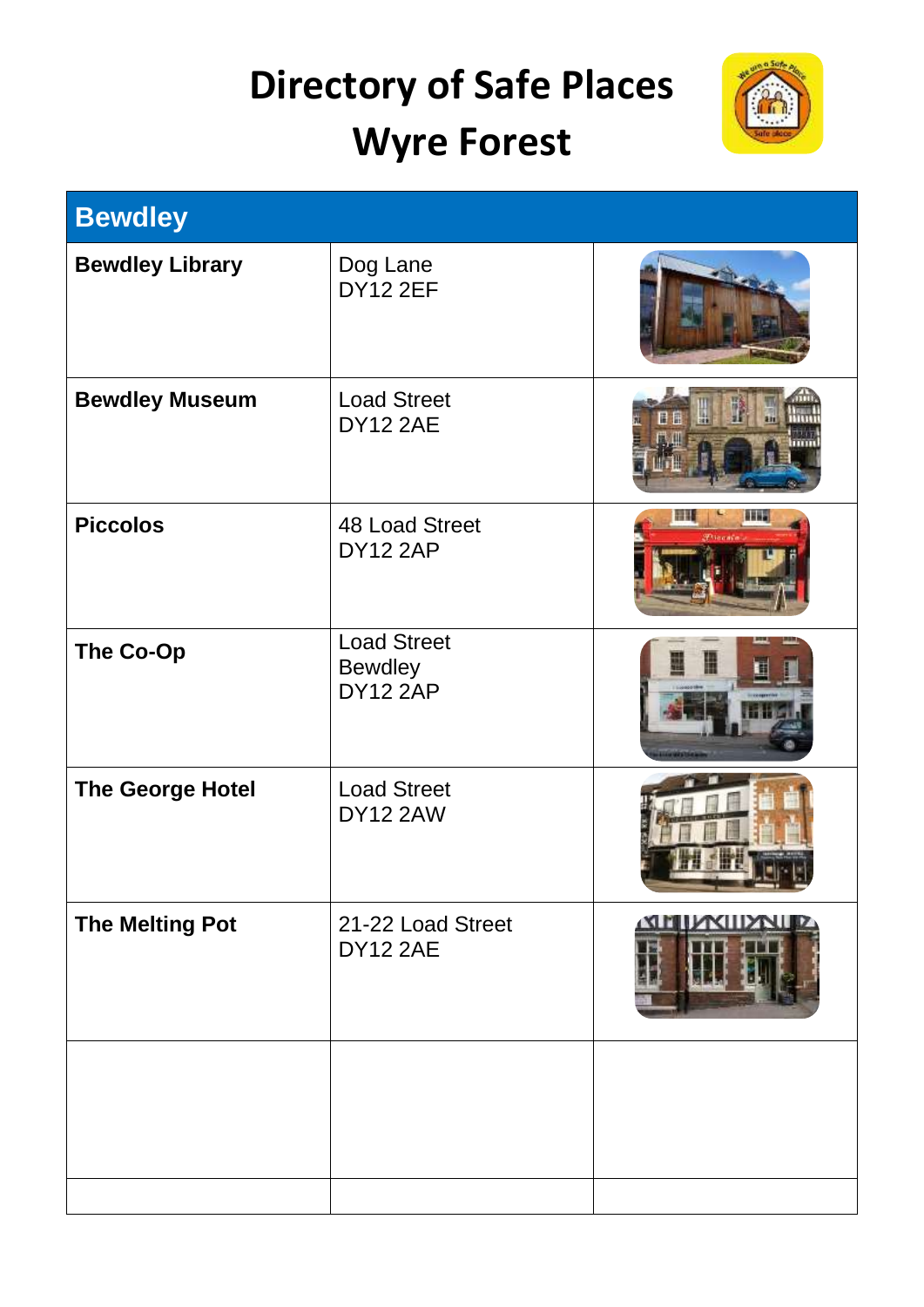| <b>Cookley</b>                                  |                                              |                      |
|-------------------------------------------------|----------------------------------------------|----------------------|
| <b>Cookley Sports and</b><br><b>Social Club</b> | Lea Lane<br>DY10 3RH<br>Open 4.30 pm - 11 pm |                      |
| Farmer's Den Café'                              | <b>Bridge Road</b><br><b>DY10 3SA</b>        | <b>THE FARMITREE</b> |
| <b>Tesco</b>                                    | 5 Bridge Road<br><b>DY10 3SA</b>             |                      |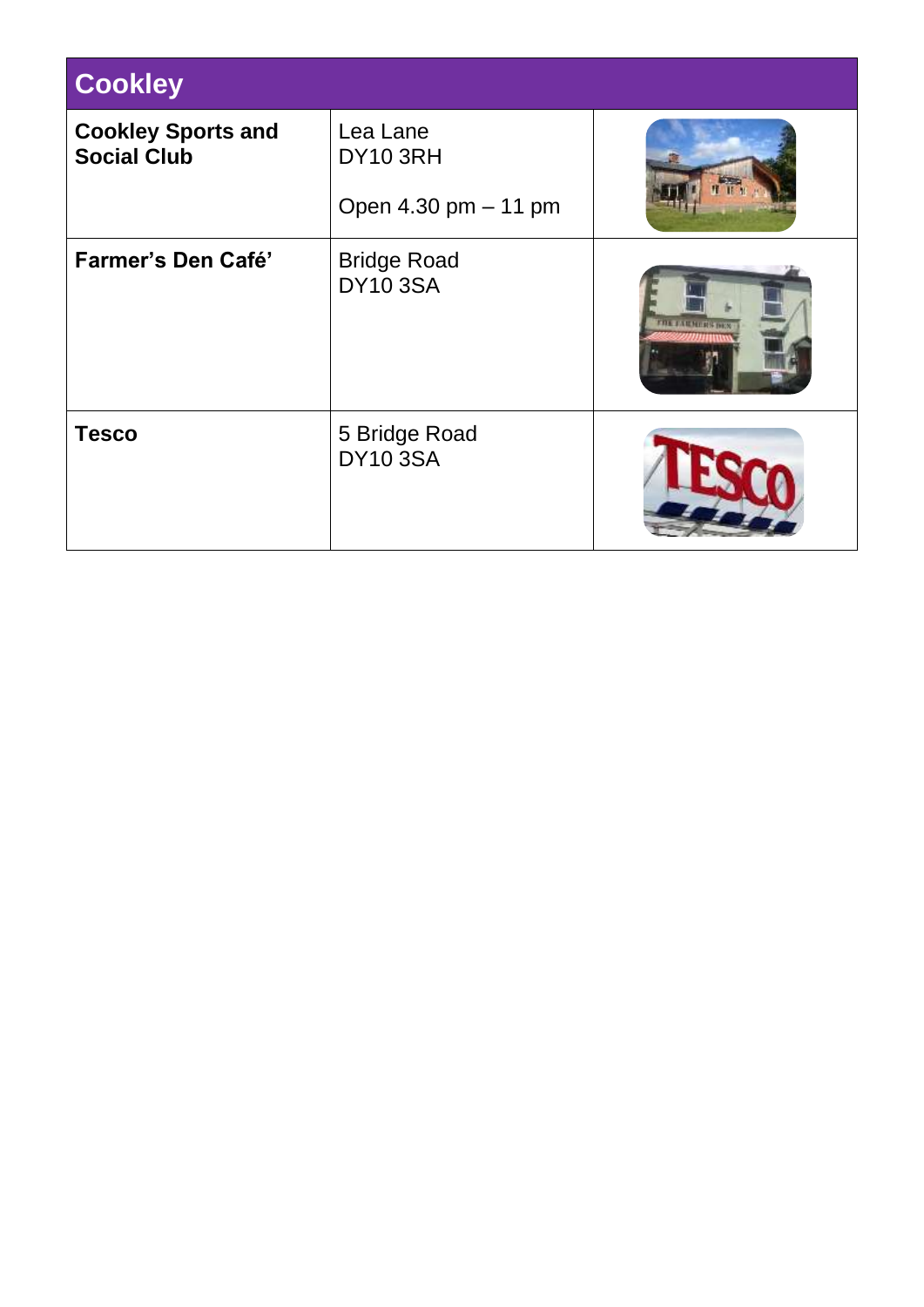| <b>Kidderminster</b>         |                                                                       |                                    |
|------------------------------|-----------------------------------------------------------------------|------------------------------------|
| <b>AJ's Diner</b>            | <b>14 Comberton Place</b><br><b>DY10 1QR</b>                          |                                    |
| <b>Blossom Tree Café</b>     | <b>Springfield Park</b><br><b>Springfield Lane</b><br><b>DY10 2PS</b> |                                    |
| <b>Boars Head</b>            | <b>39 Worcester Street</b><br><b>DY101EW</b>                          |                                    |
| <b>Caffè Nero</b>            | 5 Weavers Wharf<br><b>DY10 1AA</b>                                    |                                    |
| Coffee #1                    | <b>Exchange Street</b><br><b>DY10 1BY</b>                             | Coffee*1                           |
| Co-op                        | 87 Franche Road<br><b>DY11 5BJ</b>                                    |                                    |
| <b>Cue &amp; Brew</b>        | <b>Prospect Hill</b><br><b>DY10 1PA</b>                               | <b>UE&amp; BREW</b>                |
| <b>Kidderminster College</b> | <b>Market Street</b><br><b>DY101AB</b>                                | <b>KIDDERMINSTER COLLEG</b><br>eer |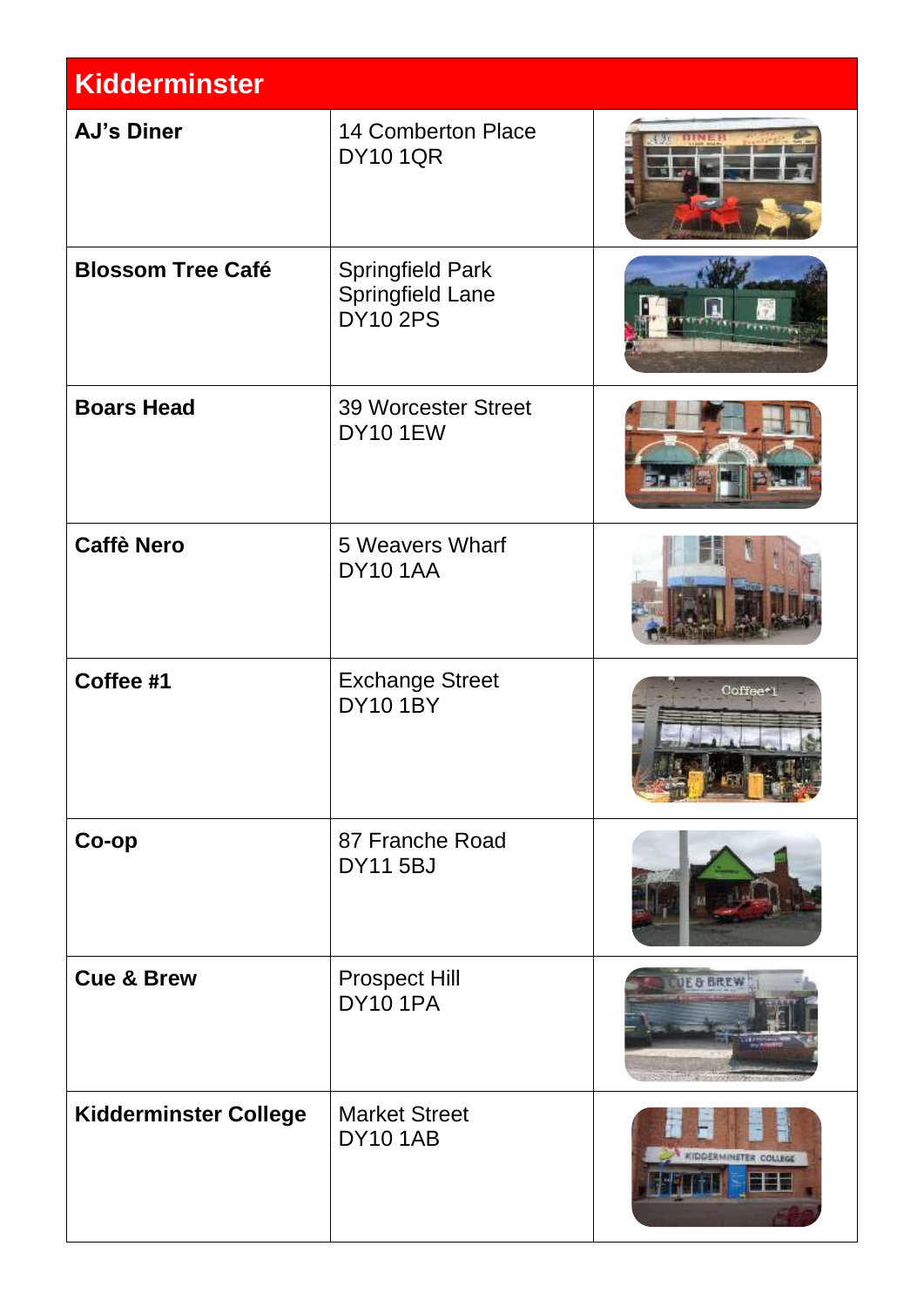| Kidderminster &<br><b>District Youth Trust</b>         | <b>Youth House</b><br><b>Bromsgrove Street</b><br><b>DY10 1PF</b>       |   |
|--------------------------------------------------------|-------------------------------------------------------------------------|---|
| <b>Kidderminster Library</b>                           | <b>Market Street</b><br><b>DY101AB</b>                                  | 囸 |
| <b>King and Castle</b>                                 | <b>Station Approach</b><br><b>Comberton Hill</b><br><b>DY10 1QX</b>     | H |
| <b>Odell Centre</b>                                    | <b>Plimsoll Street</b><br><b>DY11 6TZ</b>                               |   |
| <b>Ronnie's Café</b>                                   | <b>50 Oxford Street</b><br><b>DY101AR</b>                               |   |
| <b>Our Way Self Advocacy</b>                           | <b>Youth House</b><br><b>Bromsgrove Street</b><br><b>DY10 1PF</b>       |   |
| <b>Robertson Centre</b><br>(Kidderminster<br>Hospital) | <b>Kidderminster Hospital</b><br><b>Bewdley Road</b><br><b>DY11 6RJ</b> |   |
| <b>Severn Valley Railway</b><br><b>Tea Room</b>        | <b>Kidderminster Station</b><br>1 Comberton Place<br><b>DY10 1QR</b>    |   |
|                                                        |                                                                         |   |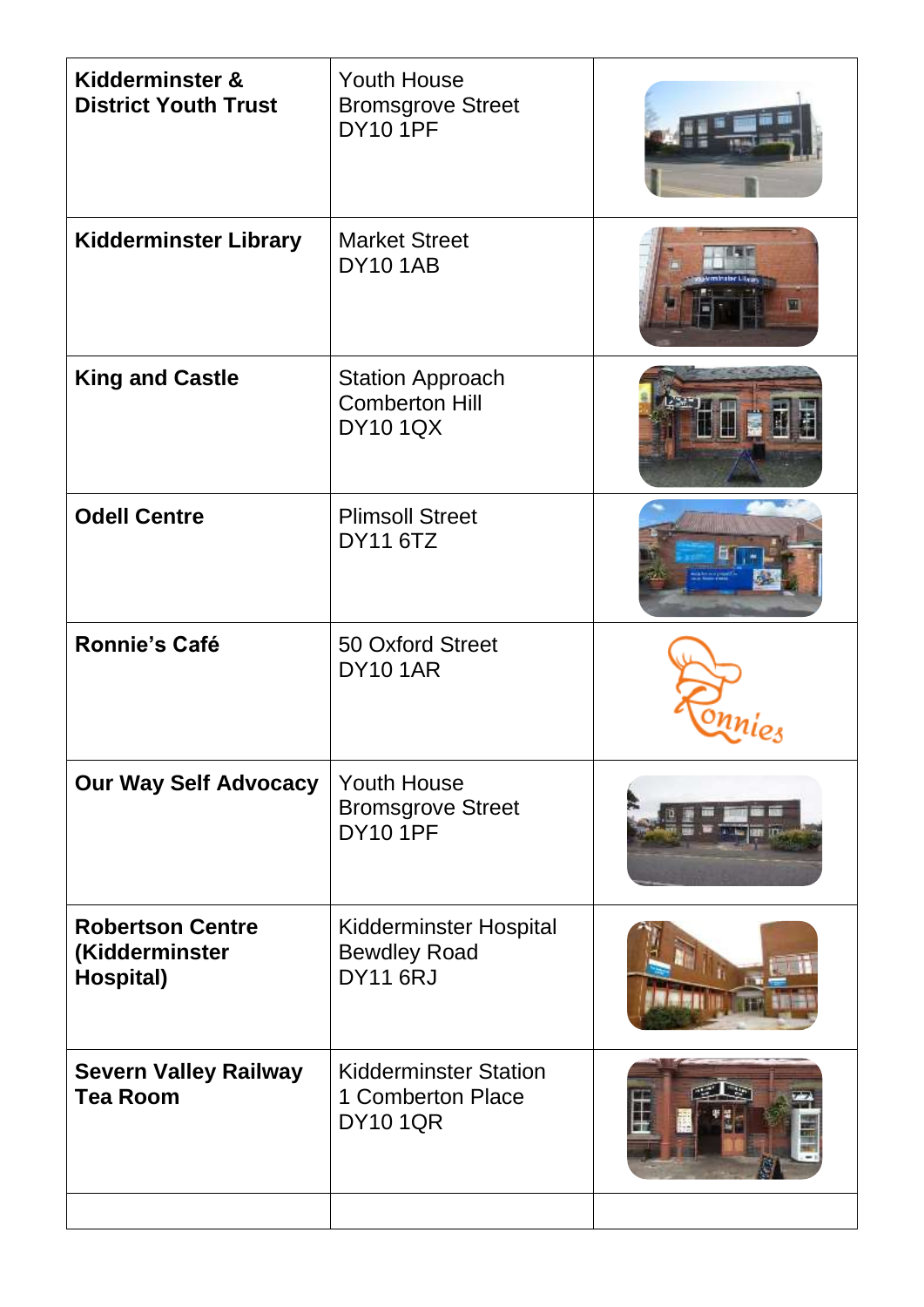| <b>Specsavers Opticians</b>                 | 2 Coventry Street<br><b>Swan Centre</b><br><b>DY10 2DG</b>                 |                |
|---------------------------------------------|----------------------------------------------------------------------------|----------------|
| <b>Spokes</b>                               | Unit 9<br>Fine Point Way<br><b>DY117FB</b>                                 | Oenr           |
| <b>Tesco</b>                                | <b>Castle Road</b><br><b>DY11 6SW</b>                                      | TESCO          |
| <b>WH Smith</b>                             | 19-20 Vicar Street<br><b>DY10 1DD</b>                                      | <b>WHSmith</b> |
| <b>Wilkinson</b>                            | <b>Market Street</b><br><b>DY101AB</b>                                     | Willie imman   |
| <b>Wyre Forest Leisure</b><br><b>Centre</b> | Silverwoods<br><b>Stourport Road</b><br><b>DY117DT</b>                     |                |
| <b>The Geek Retreat</b>                     | 11-17 Worcester St,<br><b>DY101EA</b>                                      |                |
| <b>Trugym Kidderminster</b>                 | <b>Weavers Wharf Retail,</b><br><b>Black Horse Lane</b><br><b>DY10 1AA</b> |                |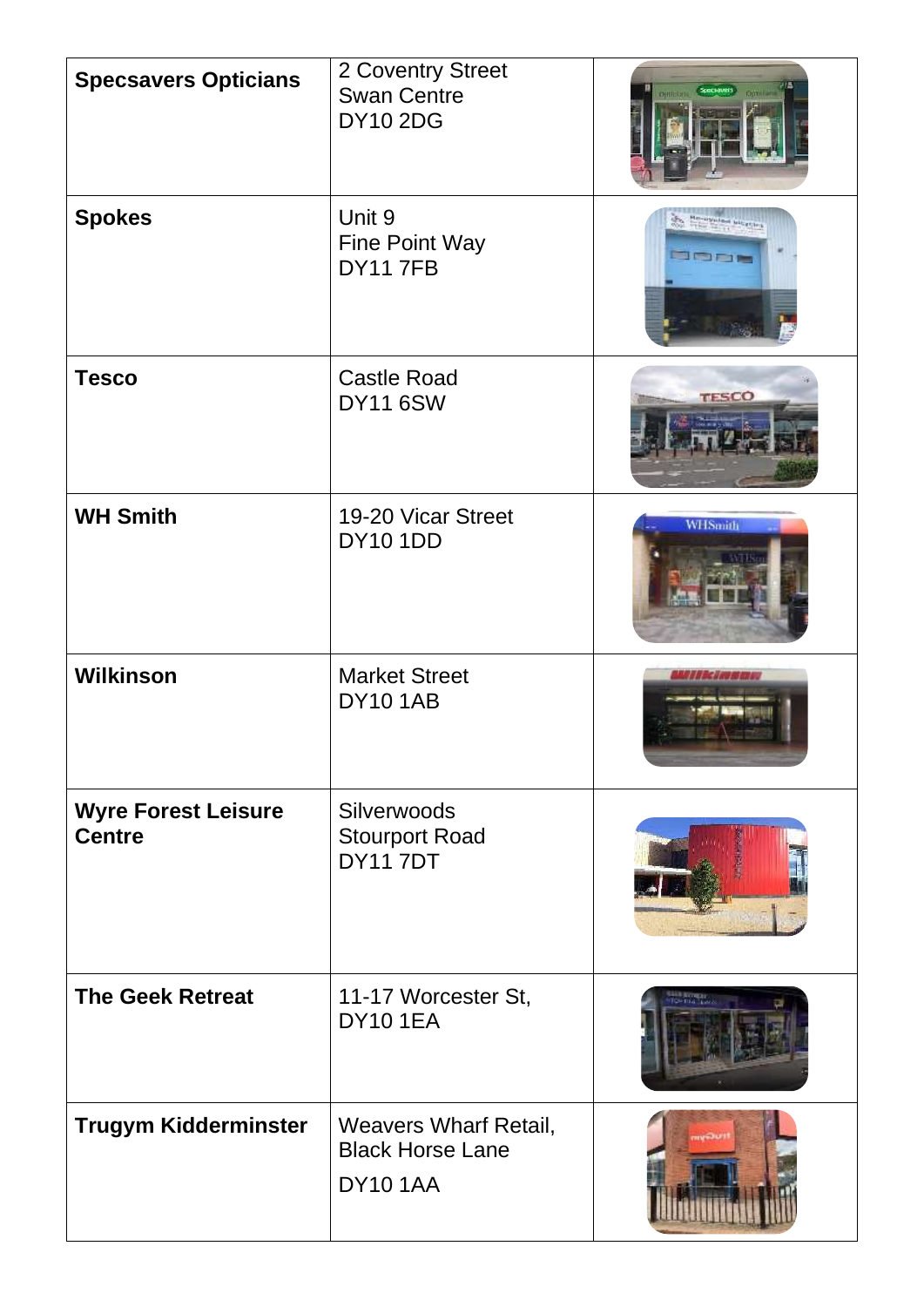| <b>Stourport-on-Severn</b>                |                                                      |                     |
|-------------------------------------------|------------------------------------------------------|---------------------|
| <b>Age UK</b>                             | 95 Lower Lickhill Road<br><b>DY13 8UQ</b>            |                     |
| <b>Civic Hall</b>                         | <b>Martins Way</b><br><b>DY13 8UJ</b>                | avjc                |
| <b>The Couture Cake</b><br><b>Company</b> | 52 High Street<br><b>DY13 8BX</b>                    | HE STATURE CAMP COM |
| <b>Greens Vegan Café</b>                  | 36 High Street<br><b>DY13 8BA</b>                    | 朧                   |
| Mr Cleancall's Dry<br><b>Cleaning</b>     | 54-55 High Street<br><b>DY13 8BX</b>                 |                     |
| <b>Tesco</b>                              | <b>Severn Road</b><br><b>DY13 9FB</b>                |                     |
| <b>Midcounties Co-Op</b>                  | <b>Lombard Street</b><br>Tan Lane<br><b>DY13 8ND</b> |                     |